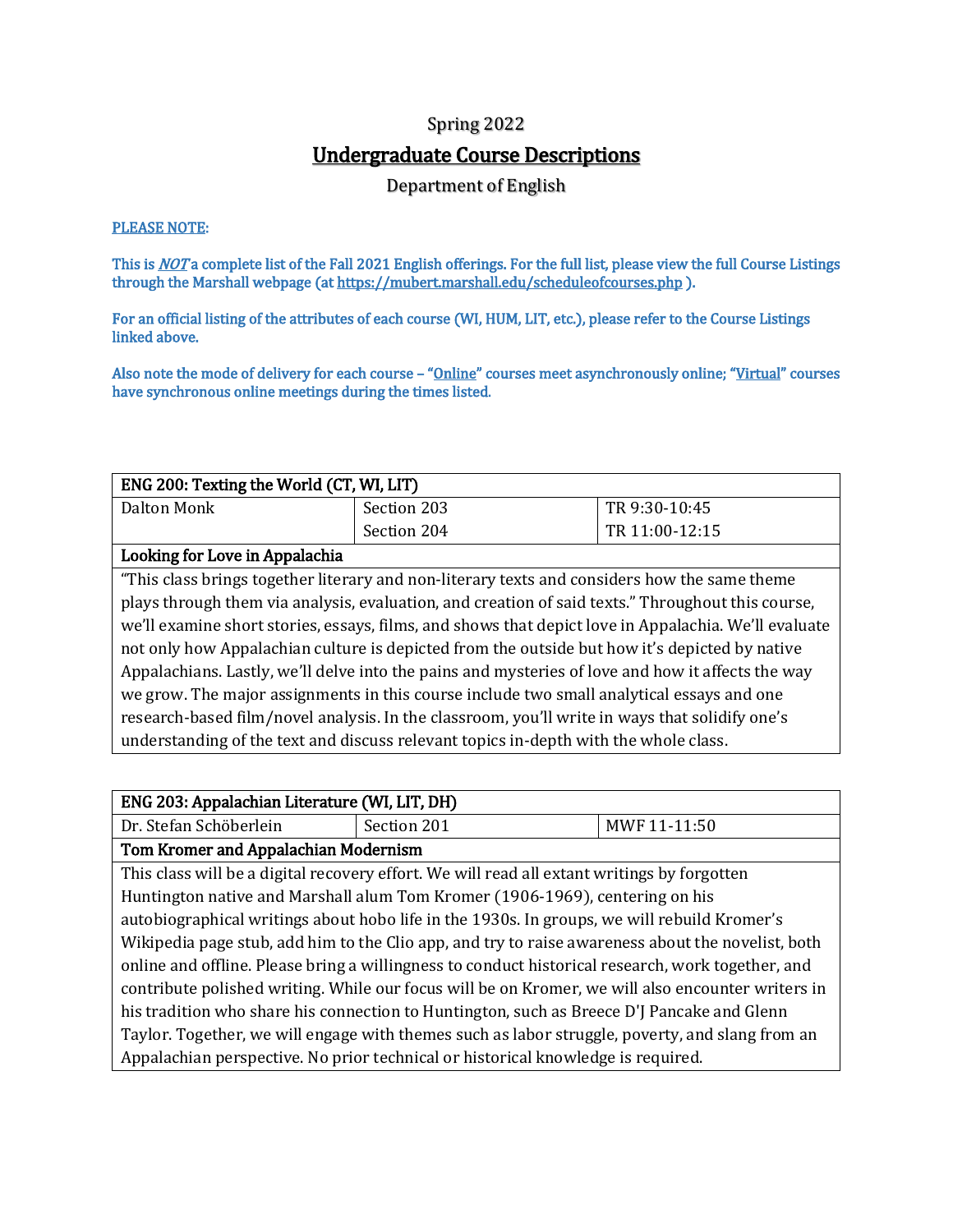| ENG 203: Appalachian Literature (WI, LIT)                                                             |                                                                                                       |                |
|-------------------------------------------------------------------------------------------------------|-------------------------------------------------------------------------------------------------------|----------------|
| Cat Pleska                                                                                            | Section 202                                                                                           | TR 11:00-12:15 |
|                                                                                                       | Section 203                                                                                           | Online         |
|                                                                                                       | This is the study of Appalachian literature and texts that reflect cultural, political, and aesthetic |                |
|                                                                                                       | experiences in the region as well as the intellectual, emotional, and spiritual experience of its     |                |
| inhabitants. Appalachia is a region with contradictions and a place of myth and sometimes harsh       |                                                                                                       |                |
| realities. It has endured a long history of resource extraction and exploitation. It is also a region |                                                                                                       |                |
| of hills and valleys where its citizens are clear about their ideals, though large absentee           |                                                                                                       |                |
| corporations and also government projects have shaped the people and the place. Appalachia            |                                                                                                       |                |
| boasts writers and literature that can help us gain insights into Appalachia and students will        |                                                                                                       |                |
| discuss and write about the ideas and concepts of these authors and contribute to the ongoing         |                                                                                                       |                |
| conversation about Appalachia.                                                                        |                                                                                                       |                |

| <b>ENG 204: Writing for the Workplace (WI)</b> |             |                 |
|------------------------------------------------|-------------|-----------------|
| Nathan Rucker                                  | Section 201 | MWF 9:00-9:50   |
|                                                | Section 202 | MWF 11:00-11:50 |

In this course, the goal is to introduce you to writing that is common in the professional world. A fundamental idea of this course is that writing is not merely informative, but also persuasive. We'll explore and write common workplace documents such as emails, memos, formal letters, proposals, and reports.

Therefore, this course will help you develop strategies that are used in the professional world to accommodate specific, job-related audiences and purposes.

| ENG 204: Writing for the Workplace (WI) |             |                |
|-----------------------------------------|-------------|----------------|
| Amine Oudghiri-Otmani                   | Section 203 | TR 9:30-9:50   |
|                                         | Section 204 | TR 11:00-12:15 |
|                                         | Section 205 | <b>WEB</b>     |

The primary goal of English 204 is to develop and practice basic writing that is focused on the styles and forms used in the workplace. To do so, students must use critical thinking as well as build on the elements of audience and purpose in their respective interactions with co-workers, customers, and clients (to name just a few). In this class, writing will be approached as a transaction method to help build relations with the intended audience.

To focus our path toward these goals, we will work on a plethora of business writing projects (small and major), including (but not limited to) email, letter, memorandum, recommendation report, and formal proposal. Besides exploring examples of these artifacts in class, students will produce business documents of their own as well as engage in research to produce longer business documents like reports and formal proposals.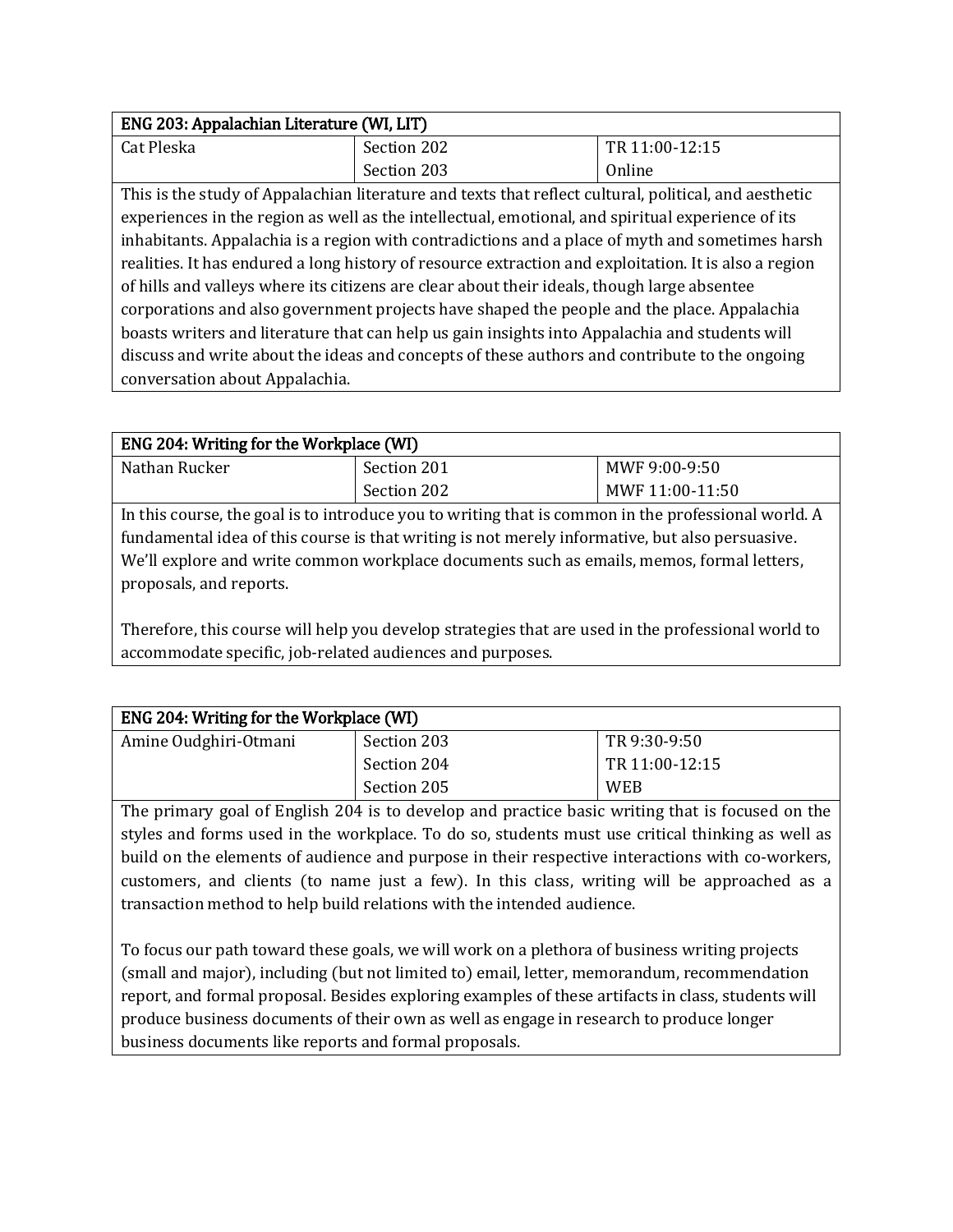| ENG 206: Good Plays (WI, LIT)                                                                        |                                                                                                     |        |
|------------------------------------------------------------------------------------------------------|-----------------------------------------------------------------------------------------------------|--------|
| Dr. Jim Riemer                                                                                       | Section 201                                                                                         | Online |
|                                                                                                      | In this class you will be reading, discussing, and writing about a wide range of plays from a       |        |
|                                                                                                      | variety of traditions and historical eras and from a variety of styles and genres including tragedy |        |
|                                                                                                      | by Sophocles, realism by Henrik Ibsen, the expressionist dramas of Eugene O'Neill and Sophie        |        |
| Treadwell, , Lorraine Hansberry's A Raisin in the Sun, and a contemporary Broadway musical           |                                                                                                     |        |
| Dear Evan Hansen. Along the way we will explore how the playwrights we will read kept                |                                                                                                     |        |
| reinventing and reshaping the conventions of drama to fit their times while appealing to their       |                                                                                                     |        |
| audiences (that is, getting across their ideas while also selling tickets), and how playwrights from |                                                                                                     |        |
| different periods and cultural backgrounds address such timeless themes as gender, race,             |                                                                                                     |        |
| identity, class conflict, and the frailty and nobility of human nature. The main assignments will    |                                                                                                     |        |
| include online discussion boards, some quizzes, literary analysis paragraphs, and essay tests.       |                                                                                                     |        |

| ENG 209: Literature of Fantasy (WI, LIT)                                                                      |                                                                                                     |        |
|---------------------------------------------------------------------------------------------------------------|-----------------------------------------------------------------------------------------------------|--------|
| Gwenyth E. Hood                                                                                               | Section 201                                                                                         | Online |
|                                                                                                               | Section 202                                                                                         | Online |
| <b>Imagination Grasps Reality.</b>                                                                            |                                                                                                     |        |
|                                                                                                               | This survey explores fantasy literature from its origins in mythology to its current status as a    |        |
|                                                                                                               | modern genre usually contrasted with realism. From <i>The Golden Ass</i> , a novel length narrative |        |
|                                                                                                               | from the days of the Roman Emperor Marcus Aurelius (second century AD), all the way up to the       |        |
|                                                                                                               | present, we will sample works by the Brothers Grimm, Charles Perrault, Hans Christian               |        |
| Andersen, Sheridan Le Fanu, C. S. Lewis, Margaret Atwood, Angela Carter and Mercedes Lackey.                  |                                                                                                     |        |
| We conclude with the epic fantasy of J. R. R. Tolkien, <i>The Hobbit</i> and <i>The Lord of the Rings</i> , a |                                                                                                     |        |
| major work of the twentieth century which synthesizes and harmonizes many aspects of Fantasy                  |                                                                                                     |        |
| Literature. In this Writing Intensive (WI) class, there will be weekly on-line journals and                   |                                                                                                     |        |
| discussions, and weekly prompts to respond to readings and practice formal documentation.                     |                                                                                                     |        |
| Besides this, there are three formal essays. The first two will involve analysis of some of the               |                                                                                                     |        |
| literary works under discussion. For Essay 3, students can choose between a creative work and a               |                                                                                                     |        |
| third short analytical essay. Students will have the opportunity to revise a previously graded                |                                                                                                     |        |
| Essay or prompt both for the midterm and the final.                                                           |                                                                                                     |        |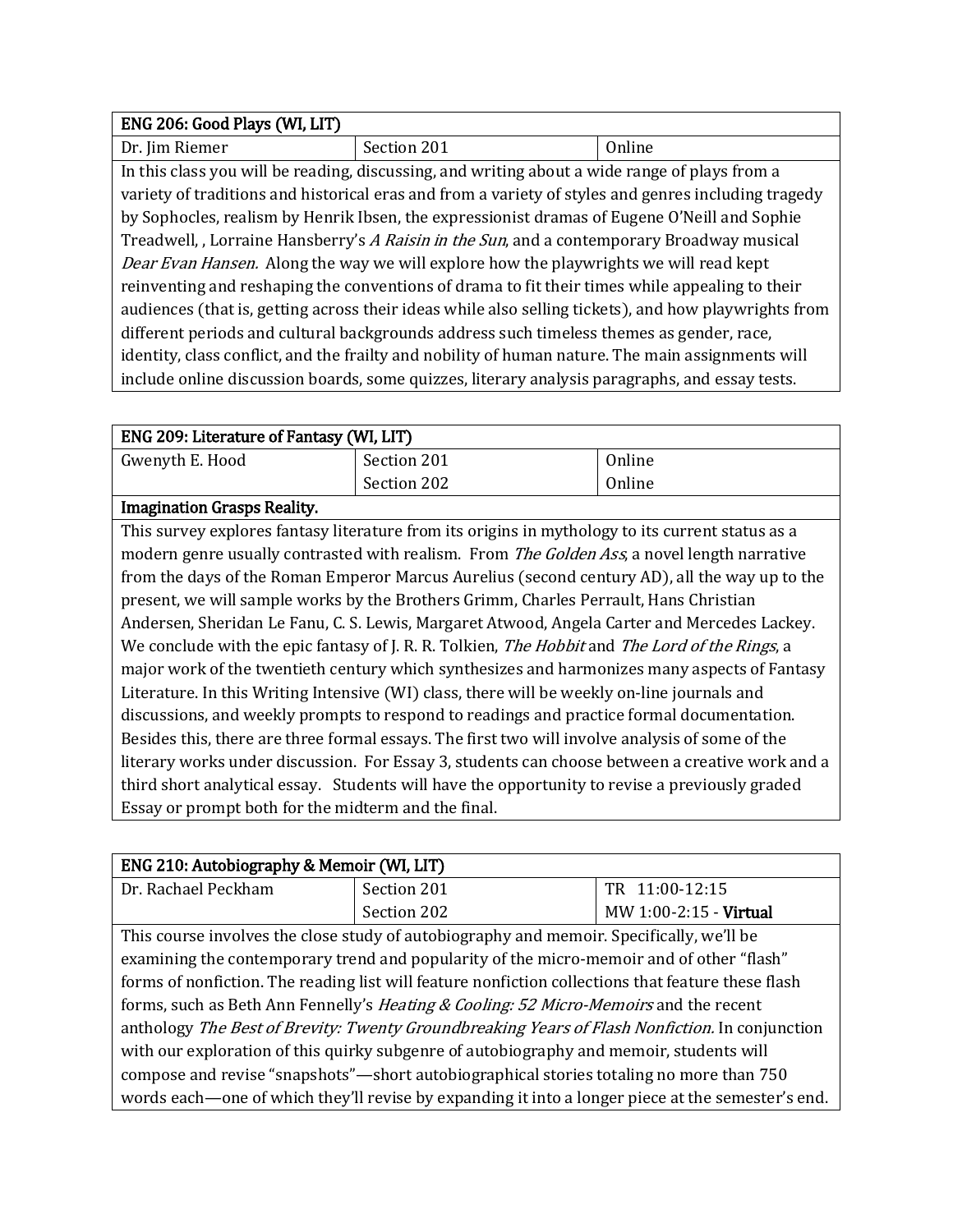| ENG 211: Science Fiction (WI, LIT)                                                                |                                                                                                       |        |  |
|---------------------------------------------------------------------------------------------------|-------------------------------------------------------------------------------------------------------|--------|--|
| Dr. Jim Riemer                                                                                    | Section 201                                                                                           | Online |  |
|                                                                                                   | Aliens! Spaceships! Time Travel! Cyborgs! Alternate history! Prepare to explore the many worlds       |        |  |
|                                                                                                   | and dimensions of science fiction. In this class you will be reading, discussing, and writing about a |        |  |
| range of science fiction texts, from classics to the contemporary. While the texts you will be    |                                                                                                       |        |  |
| reading treat a range of themes and issues, we will be giving particular focus to how those texts |                                                                                                       |        |  |
| develop themes and address issues related to the interaction between cultures, the danger and     |                                                                                                       |        |  |
| benefits of science and technology, and ideas about gender, as well as examining the conventions  |                                                                                                       |        |  |
| and techniques of the science fiction genre. The main assignments will include online discussion  |                                                                                                       |        |  |
| boards, literary analysis paragraphs, a literary analysis essay, and a web site project.          |                                                                                                       |        |  |

| ENG 221: Postcolonial Literature (WI, MC, LIT)                                                    |                                                                                            |        |
|---------------------------------------------------------------------------------------------------|--------------------------------------------------------------------------------------------|--------|
| Dr. Puspa Damai                                                                                   | Section 201                                                                                | Online |
|                                                                                                   | Section 202                                                                                | Online |
| <b>Short Stories</b>                                                                              |                                                                                            |        |
|                                                                                                   | ENG 221 will look at short stories written by post/colonial writers such as Chinua Achebe, |        |
|                                                                                                   | Margaret Atwood, Rudyard Kipling, Salman Rushdie, Mahasweta Devi, and Jamaica Kincaid. Our |        |
| goal is to find answers in their short stories to such big questions as: What is colonialism? How |                                                                                            |        |
| does colonialism affect the colonizer and the colonized? What is the relationship between         |                                                                                            |        |
| language or aesthetics and politics? How do creative writers respond to colonialism? Why do       |                                                                                            |        |
| postcolonial writers write back? Why should we care about postcolonial literature in Appalachia?  |                                                                                            |        |
| We will also read a few short essays to familiarize ourselves with the theoretical school of      |                                                                                            |        |
| postcolonialism. Above all, our goal in this course is to enjoy and celebrate one of the timeless |                                                                                            |        |
| cultural and literary phenomena: storytelling. Assignments will include short response papers,    |                                                                                            |        |
| presentations and one analytical paper.                                                           |                                                                                            |        |

| ENG 231: Good Stories (WI, LIT)                                                                     |                                                                                                          |        |  |
|-----------------------------------------------------------------------------------------------------|----------------------------------------------------------------------------------------------------------|--------|--|
| John Young                                                                                          | Section 201                                                                                              | Online |  |
|                                                                                                     | This online class will survey $20th$ and $21st$ -century U.S., British, and world short fiction. We will |        |  |
|                                                                                                     | reflect on the nature of the form (how short stories compare to novels or serialized narratives on       |        |  |
| TV), while also considering the differences in reading a stand-alone story, like those published in |                                                                                                          |        |  |
| a magazine or an anthology, versus reading a story in a collection, where its specific placement    |                                                                                                          |        |  |
| might affect the overall sense of the whole (sort of like a song in an album, at least back when    |                                                                                                          |        |  |
| people used to listen to albums). Requirements will include five short (1 pg.) responses, one       |                                                                                                          |        |  |
| longer (3-4 pp.) paper, midterm and final exams, and a class discussion board.                      |                                                                                                          |        |  |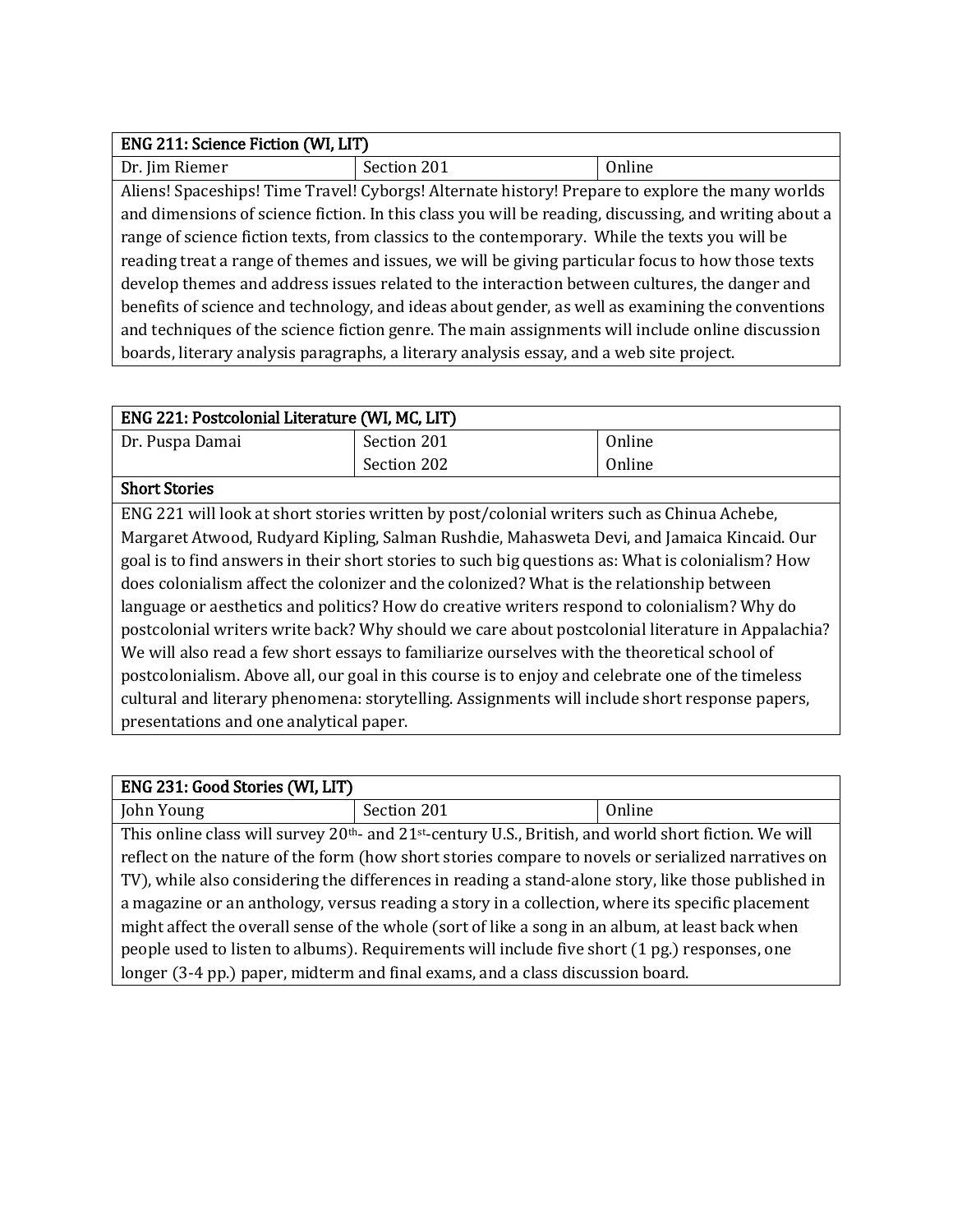| ENG 232: Good Films (WI, LIT, Affordable Education Materials)                                       |                                                                                               |              |  |
|-----------------------------------------------------------------------------------------------------|-----------------------------------------------------------------------------------------------|--------------|--|
| Ian Nolte                                                                                           | Section 201                                                                                   | MW 4:00-5:15 |  |
|                                                                                                     | Section 203                                                                                   | TR 4:00-5:15 |  |
| <b>Netflix Original Releases</b>                                                                    |                                                                                               |              |  |
|                                                                                                     | For a century, Hollywood studios have produced films for theatrical distribution. In the last |              |  |
| decade, Netflix has challenged this business model by producing and distributing big budget         |                                                                                               |              |  |
| feature films directly to subscriber's homes. This course will take a look at Netflix original film |                                                                                               |              |  |
| releases and study them as examples of traditional film genres—from science fiction to romantic     |                                                                                               |              |  |
| comedy. We will study and write about movies, how they are made, and how they influence our         |                                                                                               |              |  |
| culture. No textbook required—however you will need access to a Netflix account to view             |                                                                                               |              |  |
| required films.                                                                                     |                                                                                               |              |  |

| ENG 232: Good Films (WI, LIT)                                                                      |                                                                                                  |           |  |
|----------------------------------------------------------------------------------------------------|--------------------------------------------------------------------------------------------------|-----------|--|
| Dalton Monk                                                                                        | Section 202                                                                                      | TR 2-3:15 |  |
|                                                                                                    | The Growing Popularity of an "Indie" Production Company: A24 Films                               |           |  |
|                                                                                                    | Throughout this course, we'll focus on many film genres, such as horror, melodrama, comedy, sci- |           |  |
|                                                                                                    | fi, etc. We'll explore how A24 films lie within and expand upon these genres. In addition to     |           |  |
|                                                                                                    | watching contemporary films, we'll look at excerpts from older films and break down the          |           |  |
| evolution from where film started and where it's headed. In class, we'll complete many writing     |                                                                                                  |           |  |
| assignments as a way to better understand our thoughts. Even though this is a Films class, there   |                                                                                                  |           |  |
| will be plenty of reading and listening (podcasts). The major assignments in this course include   |                                                                                                  |           |  |
| two writing projects, one with and one without the use of research. The point of this course is to |                                                                                                  |           |  |
| determine the credibility of a film, learn to articulate the reasoning behind why you think a film |                                                                                                  |           |  |
| works, and to examine how films interact with the world.                                           |                                                                                                  |           |  |

## ENG 232: Good Films (WI, LIT)

| $1.10$ 202. 0000 1 mmo ( 11.1, 21.1 ) |             |  |
|---------------------------------------|-------------|--|
| Dr. Britton C. Lumpkin                | Section 204 |  |
| <u>вести.</u>                         |             |  |

Star Wars

.<br>F

With the release of *Star Wars: The Rise of Skywalker* in December 2019, it is as good a time as any to reflect upon and analyze the significance, impact, and complicated reactions the enormously successful *Star Wars* franchise has had over the decades on film and popular culture. Over the course of this class, we will examine the Original Trilogy (Star Wars, The Empire Strikes Back, and Return of the Jedi), the Prequels (The Phantom Menace, Attack of the Clones, and Revenge of the Sith), and many of the Disney-produced Star Wars films and television productions (The Force Awaken, Rogue One, The Last Jedi, The Rise of Skywalker, The Mandalorian, and Star Wars: Visions), along with some shorter digital works that reference and comment on *Star Wars*. As a class, we will consider *Star Wars* and its related properties in relation to the historical and cultural context in which these works emerged and examine them as works of cinema, genre, and fandom. A subscription to Disney+ will be essential for doing the work in this class. And yes, we will discuss Baby Yoda. This is the Way.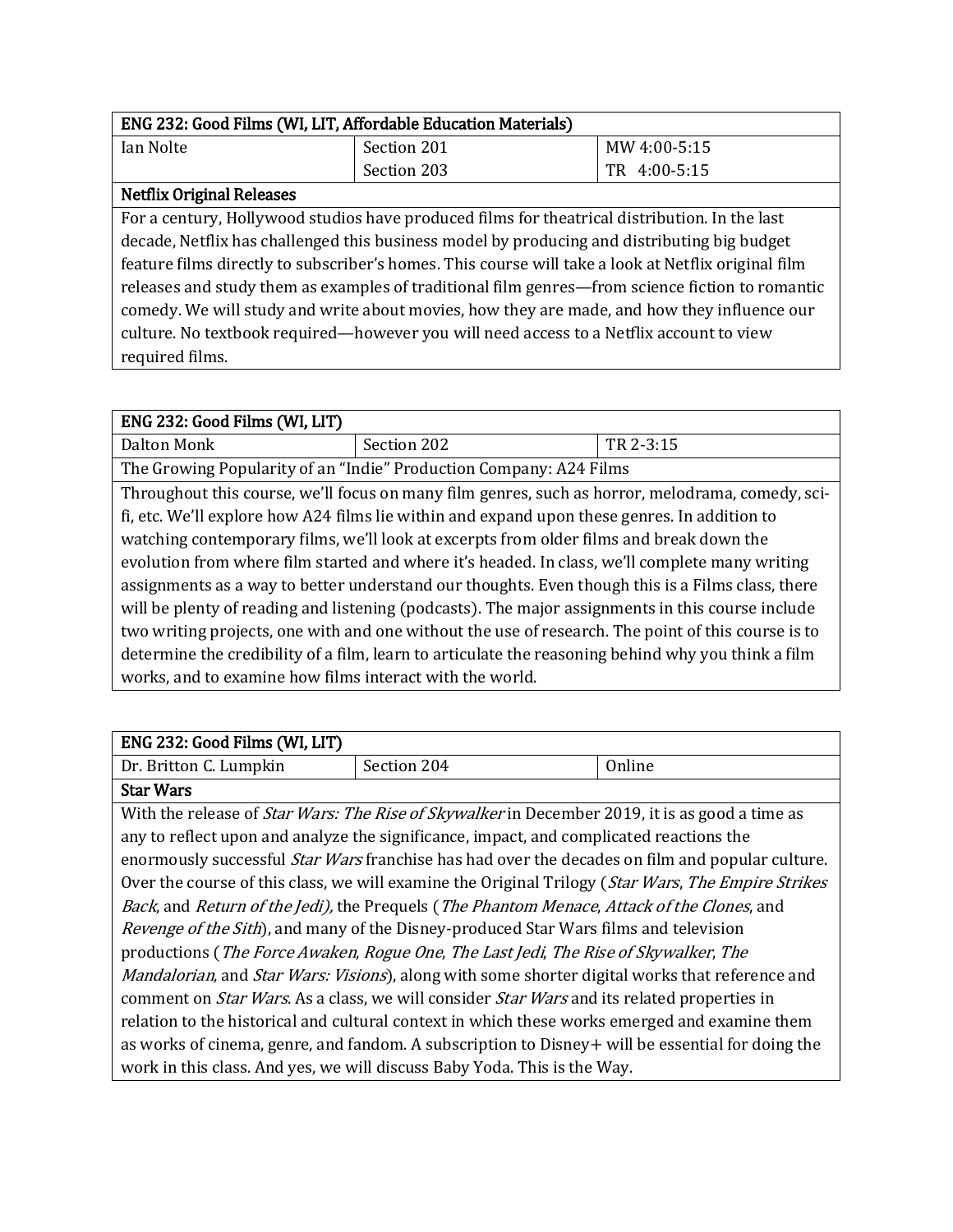| ENG 240: African American Literatures (WI, LIT) |             |              |
|-------------------------------------------------|-------------|--------------|
| Dr. Joel Peckham JR                             | Section 201 | MW 2:30-3:45 |
|                                                 | Section 202 | TR 2:00-3:15 |

African American Literatures is a writing intensive literature course in which students will explore the work of both canonical and non-canonical African American poets, essayists, fiction writers and playwrights through the lens of "aberrant" texts—dangerous works that probe and push the cultural boundaries of what is American Literature and what is America, exposing what is glorious and grotesque, beautiful and tragic in this vibrant and rich body of literature extending from Jean Toomer's Cane to Jesmyn Ward's Sing Unburied Sing. Students will engage with these texts through assignments that ask them to explore the literature within a cultural and historical context, examining how these writers and their works, resist, shape and are shaped by the beliefs, codes, events and forces that surround them. In so doing Writers explored will include Ernest Gaines, Claudia Rankine, Langston Hughes, Quincy Troupe, Ralph Ellison, Audre Lorde and many others..

| ENG 241: Multicultural Literatures (WI, LIT, MC)                                                          |                                                                                                    |        |
|-----------------------------------------------------------------------------------------------------------|----------------------------------------------------------------------------------------------------|--------|
| Dr. Jim Riemer                                                                                            | Section 202                                                                                        | Online |
|                                                                                                           | In this class you will be reading, discussing, and writing about a diverse group of texts by Asian |        |
|                                                                                                           | American and British Asian writers. They will include Sui Sin Far's stories of the Chinese and     |        |
|                                                                                                           | Chinese Americans in late 19th century America, Julie Otsuka's When the Emperor Was Divine,        |        |
|                                                                                                           | novel of life in a World War II Japanese internment camp, David Henry Hwang's play M. Butterfly,   |        |
| and Celeste Ng's Everything I Never Told You. You will also read a selection of science fiction and       |                                                                                                    |        |
| fantasy stories by Nebula and Hugo award winning author Ken Liu and Abir Mukherjee's A Rising             |                                                                                                    |        |
| <i>Man</i> , a murder mystery set in 1919 British colonial India. While the texts treat a range of themes |                                                                                                    |        |
| and issues, we will be giving particular focus to how those texts develop themes and address              |                                                                                                    |        |
|                                                                                                           | issues related to the interaction between cultures, acculturation and assimilation, ideas about    |        |
|                                                                                                           | gender, and the nature of family dynamics. The main assignments will include online discussion     |        |
|                                                                                                           | boards, some quizzes, literary analysis paragraphs, and essay tests.                               |        |

| ENG 242: Women Writers (WI, LIT, MC, WS)                                                            |                                                                                                     |                           |  |
|-----------------------------------------------------------------------------------------------------|-----------------------------------------------------------------------------------------------------|---------------------------|--|
| Sabrina Jones                                                                                       | Section 201                                                                                         | MWF 10:00-10:50 - Virtual |  |
|                                                                                                     | In this discussion-based course, we will read, analyze, and write about the female experience as it |                           |  |
| is represented by women writers. Both fiction and non-fiction texts will be explored through        |                                                                                                     |                           |  |
| multiple genres including: memoir, novel, poetry, film, short story, play, music, and popular and   |                                                                                                     |                           |  |
| scholarly articles. As we read, we'll explore how women from a variety of eras and backgrounds      |                                                                                                     |                           |  |
| have written about their experiences with gender, race, sexuality, class, religion, and other       |                                                                                                     |                           |  |
| identity constructs. We will practice critical thinking, reading, and writing skills throughout the |                                                                                                     |                           |  |
| course, producing several short response papers, a multi-media project, and a presentation.         |                                                                                                     |                           |  |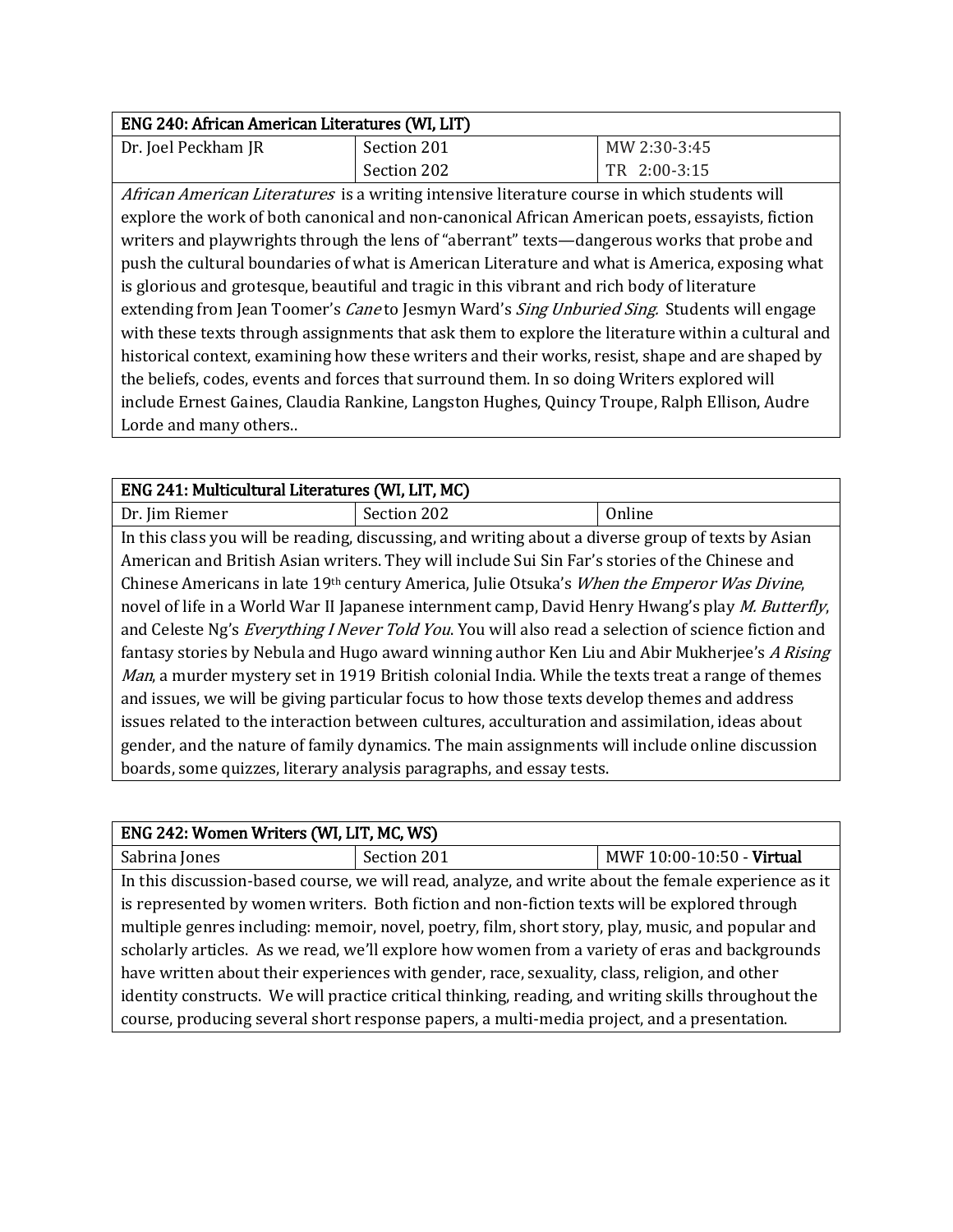## ENG 242: Women Writers (WI, LIT, MC, WS)

Professor Lawrence Section 202 TR 9:30-10:45 - Virtual

Geese are the emblems of gossip, and such animal totems are then of course aligned to the female sex. The infamous 15th c. proverb "many women, many words, many geese, many turds" still makes its rounds 600 years later. Bosch depicts in the roundel of Hell a lustful woman with a toad sitting on her genitals. Catullus's Lesbia is obsessed with her sparrow. Eve with her snake. Irene López Rodríguez posits that there is encoding in these metaphors, thus reinforcing social divisions by disparaging women and the marginalized. Equating women's behaviors to that of the animal marks it as undesirable, diminutive, and sinful. The chatty goose no different than a chatty woman, defecating all the while. There is a violent strength in the etymology of write. Its verbs tug, tear, and carve. How is the act of writing culturally constructed? Many women writers used pseudonyms as a way to bypass the dismissive attitude projected on women's work. Even J.K. Rowling used the male pseudonym Robert Galbraith as a way to let the work "stand or fall on its own merits." Do we hear a quacking/honking sound when it's discovered that the text on the page was penned by a woman? We will consider presentations of gender and sexuality. In this course we will perform literary analyses on poetry, novels, short stories, and film.

| ENG 263: Introduction to Digital Literary Studies (WI, LIT, DH)                                    |                                                                                           |        |  |
|----------------------------------------------------------------------------------------------------|-------------------------------------------------------------------------------------------|--------|--|
| Nathan Rucker                                                                                      | Section 201                                                                               | Online |  |
|                                                                                                    | In this class, we will study how using digital technologies with literature invites a new |        |  |
| understanding of how we read and what we consider literature. We will address several topics       |                                                                                           |        |  |
| including how to use digital tools to analyze traditional literature, how to read and write about  |                                                                                           |        |  |
| electronic literature and video games, as well as how to create our own text-based digital games   |                                                                                           |        |  |
| with accessible tools (No coding experience required). You will also create a digital portfolio of |                                                                                           |        |  |
| your work.                                                                                         |                                                                                           |        |  |
|                                                                                                    |                                                                                           |        |  |

Regardless of your degree path or career goals, many of the skills you gain in this class will help you improve your writing along with your understanding and use of technology.

| <b>ENG 314: Introduction to Professional Writing (WI)</b>                                   |                                                                                                 |               |
|---------------------------------------------------------------------------------------------|-------------------------------------------------------------------------------------------------|---------------|
| Dr. Roxanne Aftanas                                                                         | Section 201                                                                                     | TR 12:30-1:45 |
|                                                                                             | Section 202                                                                                     | Online        |
|                                                                                             | This course will look at what it means to do professional writing. We'll read some pretty fancy |               |
| theory about what professional writing is and does, then we'll work to apply that theory in |                                                                                                 |               |
| practical ways. Most importantly, we'll value the process of learning by using labor-based  |                                                                                                 |               |
| grading. That means the LABOR of learning will be used to determine your assignment and     |                                                                                                 |               |
| course grade allowing you to explore a new subject area without the burden of your grades   |                                                                                                 |               |
| weighing you down. You'll have choices about which assignments you complete so that you can |                                                                                                 |               |
| learn in the way that works best for you, and you'll be able to revise all assignments.     |                                                                                                 |               |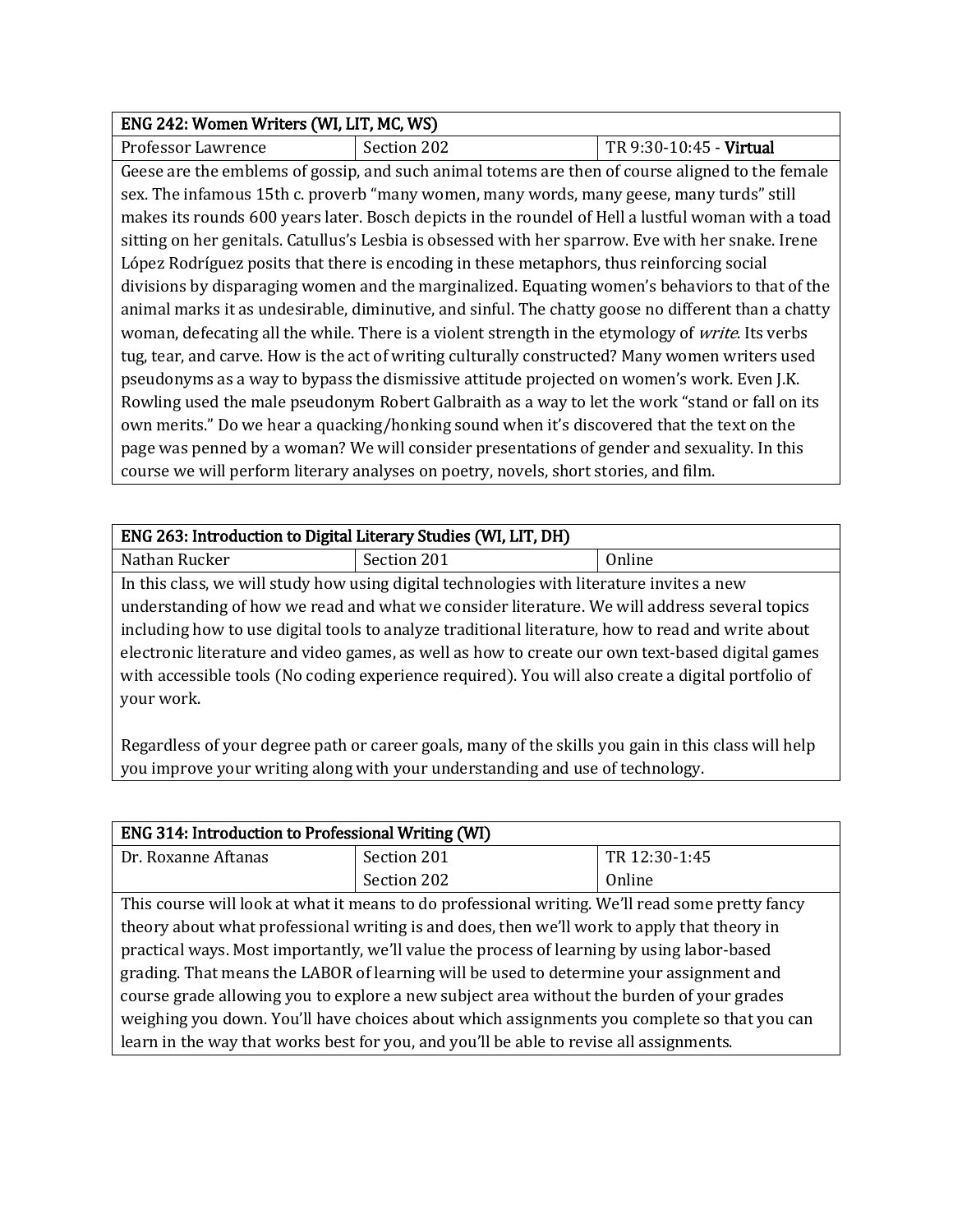## ENG 344: Introduction to Film Studies (WI, LIT, DH)

Throughout the semester we will study four main areas of film form to gain an understanding on how to *read* films. Films are made of explicit elements and implicit elements. The explicit elements are the things we all agree that we can see or hear, like music cues or what's literally on the screen. Implicit elements are what those explicit elements suggest when combined and wrapped in a story.

MWF 10:00-10:50

We will spend each week looking at how these elements combine to make meaning in big blockbuster films as well as smaller "independent" films released in the past few decades. Weekly responses, class discussion, and in-class analysis activities will fill out the rest of our work.

# j ENG 344: Introduction to Film Studies (WI, LIT, Affordable Education Materials) Ian Nolte Section 202 TR 12:30-1:45 In this course, we will study film from its silent origins through the modern era. We will take a

look at significant moments in film history and examine how they shaped the movies we enjoy today. We will discuss movies as a product of culture and examine how different cultures are represented in film stories. Our writing will focus on close reading film form—examining film as a text and writing about how the production process influences the story on the screen. We will also experiment with film form by creating digital projects related to production design, cinematography, and editing. This course will require no purchases after enrollment. All required readings and films will be open access.

# l, ENG 344: Introduction to Film Studies (WI, LIT)<br>Dr. Britton C. Lumpkin | Section 203

Dr. Britton C. Lumpkin Section 204 Online Online (2nd 8 Weeks) We will consider various aspects of film form and analyze exemplary films to better understand film history and cinematic technique. Over the course of this condensed semester, students will refine and sharpen their rhetorical and observational skills regarding film analysis through various low, medium, and high stakes writing assignments, assigned readings, and online discussion.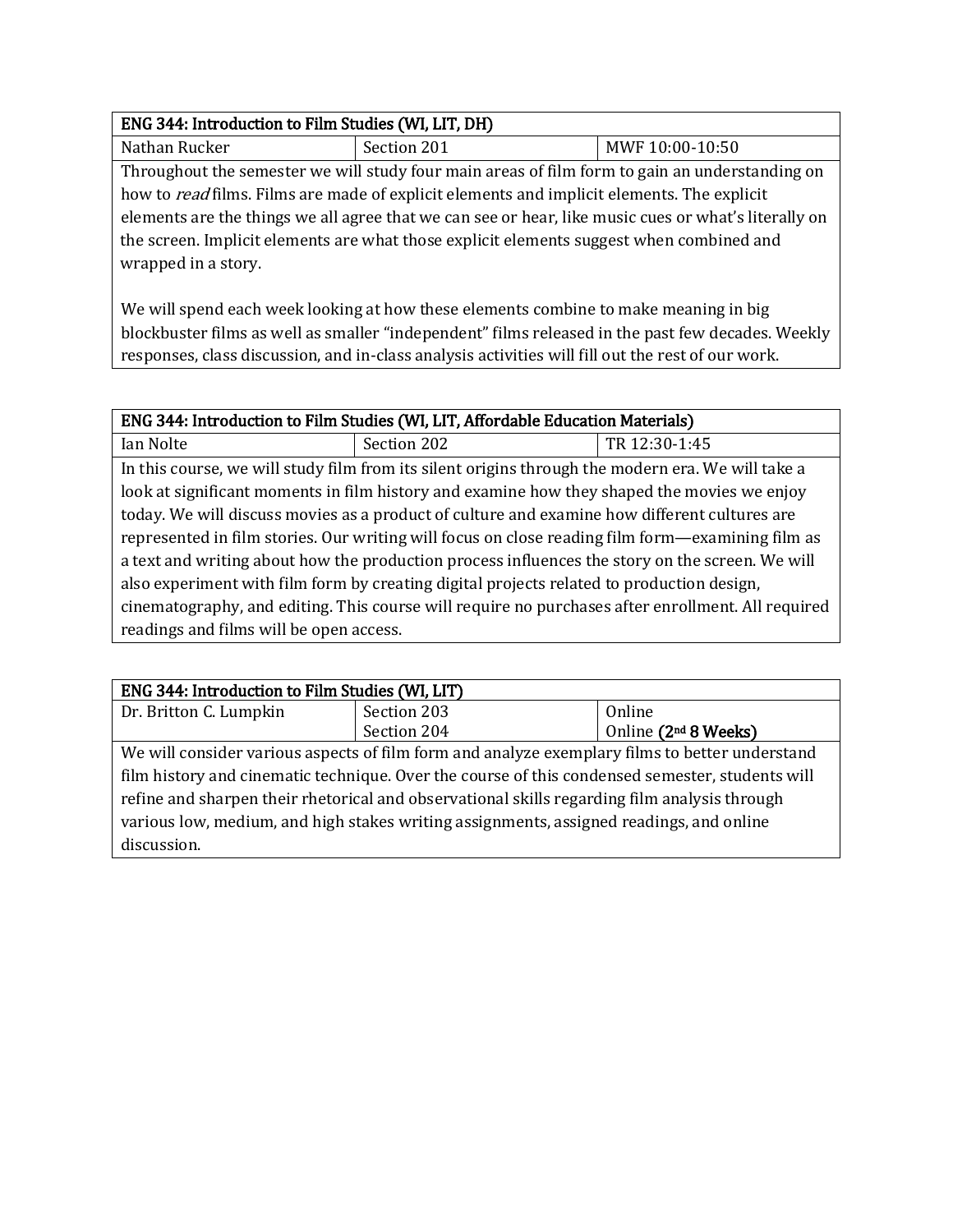| ENG 350: Intro to Textual Analysis (WI, DH)                                                        |                                                                                                    |              |
|----------------------------------------------------------------------------------------------------|----------------------------------------------------------------------------------------------------|--------------|
| Prof. Anna Rollins                                                                                 | Section 201                                                                                        | MW 1:00-2:15 |
|                                                                                                    | Section 203                                                                                        | Online       |
|                                                                                                    | How can we become better readers? How do the texts that we read set the stage for our day-to-      |              |
|                                                                                                    | day lives? These are the questions that we will take up in this introduction to the English major. |              |
| We will begin the semester reading poetry as anthologized in Eavan Boland and Mark Strand's        |                                                                                                    |              |
| The Making of a Poem. Then, we will learn how to critically read prose: specifically, Mary         |                                                                                                    |              |
| Shelley's Frankenstein. We will then step back in time, reading William Shakespeare's play Much    |                                                                                                    |              |
| Ado About Nothing and critical articles about his dramatic work. Finally, we will engage in        |                                                                                                    |              |
| analyzing a less-conventional text -- a graphic memoir - specifically, Alison Bechdel's The Secret |                                                                                                    |              |
| to Superhuman Strength.                                                                            |                                                                                                    |              |

| <b>ENG 354: Scientific &amp; Technical Writing (WI)</b> |  |
|---------------------------------------------------------|--|

| Amine Oudghiri-Otmani                                                                            | Section 203 | $\int$ Online (2 <sup>nd</sup> 8 Weeks) |
|--------------------------------------------------------------------------------------------------|-------------|-----------------------------------------|
| Technical writing is all about empowerment: making information accessible, usable, and relevant. |             |                                         |
| Knowing that much of your career success will depend on how well you communicate, the primary    |             |                                         |
| goal of English 354 is to prepare you to write in your profession by completing the types of     |             |                                         |

practical writing projects often required in many professions. Emphasis will be placed on making effective business-related presentations supported with appropriate visual aids.

To focus our path toward these goals, we will analyze graphs, write effective employment documents (including resumes, cover letters, and personnel reports), prepare for a job interview, produce technical documents like reports and formal proposals, and review and practice Standard English grammar as needed and applicable to each assignment.

| ENG 355: Introduction to Critical Theory (WI)                                                     |                                                                                                   |              |  |
|---------------------------------------------------------------------------------------------------|---------------------------------------------------------------------------------------------------|--------------|--|
| John Young                                                                                        | Section 201                                                                                       | TR 2:00-3:15 |  |
|                                                                                                   | This class will introduce English majors to basic concepts and methods in critical theory, always |              |  |
|                                                                                                   | in terms of how a particular theoretical orientation enables new kinds of questions or insights   |              |  |
|                                                                                                   | about literary texts. We will focus especially on theories concerning gender and sexual identity  |              |  |
| (feminist theory, queer theory, gender studies), the relationship between humanity and nature     |                                                                                                   |              |  |
| (ecocriticism), the impact of trauma on identity and narrative (trauma theory), the experience of |                                                                                                   |              |  |
| storytelling (narratology), and the role of class and economic structures in the production of    |                                                                                                   |              |  |
| literature (Marxist theory). We may add other theories depending on the interests of the class.   |                                                                                                   |              |  |
|                                                                                                   | Requirements will include brief (1 pg.) responses, a short (3-4 pp. paper), a longer research     |              |  |
|                                                                                                   | project (7-10 pp. or the equivalent), and an in-class presentation.                               |              |  |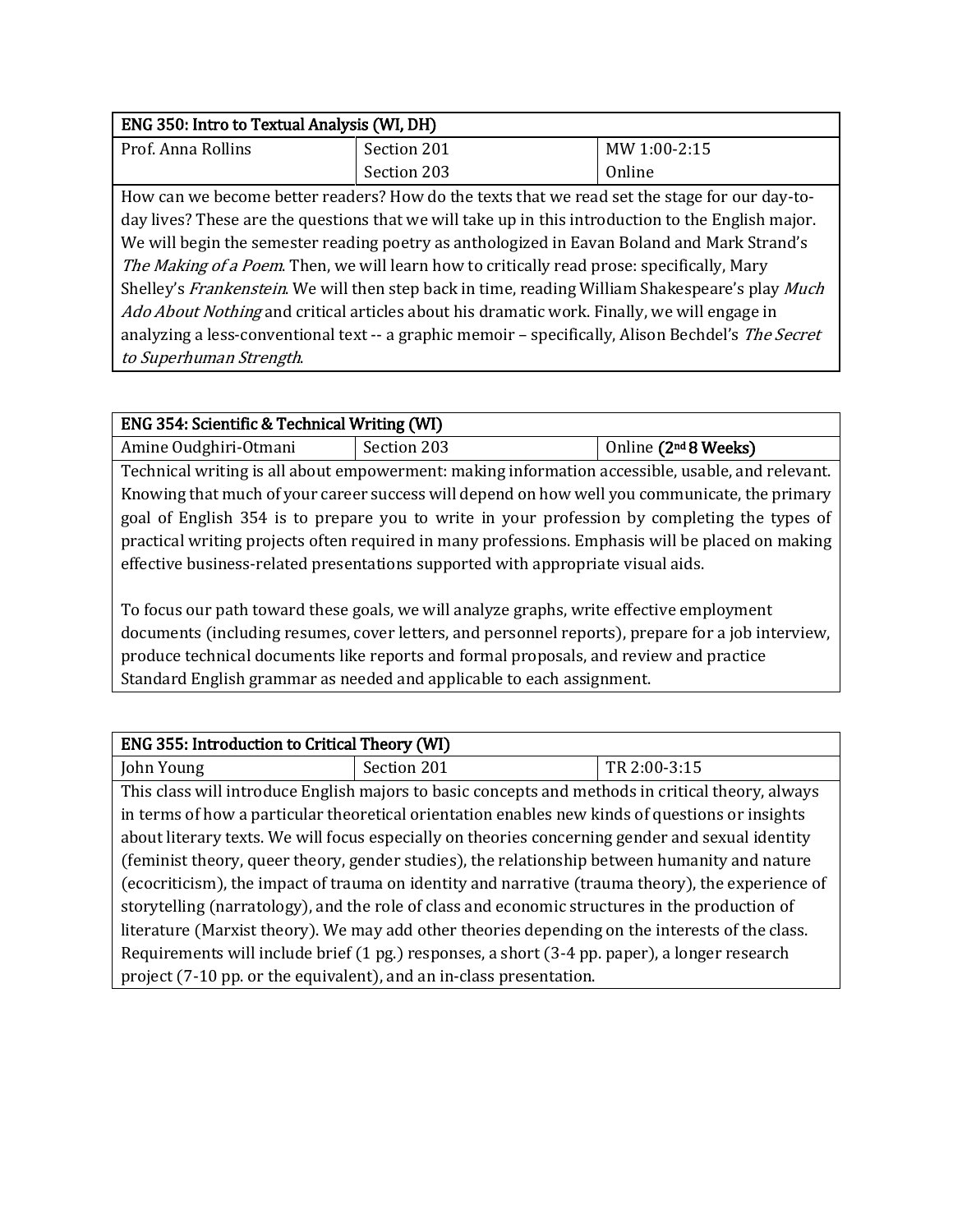| ENG 355: Introduction to Critical Theory (WI) |             |                        |
|-----------------------------------------------|-------------|------------------------|
| Dr. Puspa Damai                               | Section 202 | MW 1:00-2:15 - Virtual |
| <b>Enjoying Theory</b>                        |             |                        |

Is the author really dead? What makes a text literary? Do we indeed live in the prison house of language? Is there nothing outside the text? Is meaning really arbitrary and undecidable? What is distinct about women's writing? Can "wounds" talk? These are some of the questions we will raise and try to find answers to in this course by reading a number of short pieces by theorists such as Roland Barthes, Michel Foucault, Cathy Caruth, Eve Sedgwick, and Jacques Derrida. Our goal is to be familiar with the critical vocabulary of theories including affect theory, deconstruction, eco-criticism, feminism, Marxism, post-colonialism, queer theory and trauma theory. We will also practice application of theory to literature. Assignments will include a few short conceptual papers, leading class discussions, and two application papers

| <b>ENG 360: Introduction to Creative Writing (WI)</b>                                           |                                                                                                   |              |  |
|-------------------------------------------------------------------------------------------------|---------------------------------------------------------------------------------------------------|--------------|--|
| Dr. Joel Peckham JR                                                                             | Section 202                                                                                       | MW 1:00-2:15 |  |
|                                                                                                 | In this writing intensive workshop, students will be introduced to the practice and craft of      |              |  |
|                                                                                                 | writing and reading contemporary fiction, creative non-fiction, and poetry with the goal of       |              |  |
|                                                                                                 | developing the tools, skills, practices and breadth of knowledge necessary to finding and honing  |              |  |
|                                                                                                 | their own distinct voices. Referencing the work of important writers and teachers of writing      |              |  |
|                                                                                                 | over the last fifty years, we will ask the fundamental aesthetic questions, "what is good" in the |              |  |
| world of contemporary literature and in so doing explore not only what those standards are but  |                                                                                                   |              |  |
| how they have developed over time, and why they matter. We will also study how authors go       |                                                                                                   |              |  |
| through the process of creating "good" poems, short-stories, and lyric essays, and then we will |                                                                                                   |              |  |
| adopt and adapt those practices to the particular abilities of each student in an interactive   |                                                                                                   |              |  |
|                                                                                                 | environment where every student will receive both individual and group feedback on their drafts   |              |  |
| and final products                                                                              |                                                                                                   |              |  |
|                                                                                                 | Assignments will include low-, medium-, and high-stakes writing (reading responses, creative      |              |  |
|                                                                                                 | reflections, a review, one draft in each genre, and a final collection of polished work).         |              |  |

| <b>ENG 360: Introduction to Creative Writing (WI)</b>                                            |                                                                                              |              |  |
|--------------------------------------------------------------------------------------------------|----------------------------------------------------------------------------------------------|--------------|--|
| Cat Pleska                                                                                       | Section 203                                                                                  | TR 2:00-3:15 |  |
|                                                                                                  | An introduction to the writing of fiction, poetry, and creative nonfiction. Students will be |              |  |
| assigned to read texts from different genres to study style and technique. Students will receive |                                                                                              |              |  |
| prompts to write assignments in each genre and will practice peer review and revision. This      |                                                                                              |              |  |
| course has been designated writing intensive, and students will complete low-, medium-, and      |                                                                                              |              |  |
| high-stakes assignments. Writing exercises and collaborative work will take place each class to  |                                                                                              |              |  |
| assist in creating longer assignments.                                                           |                                                                                              |              |  |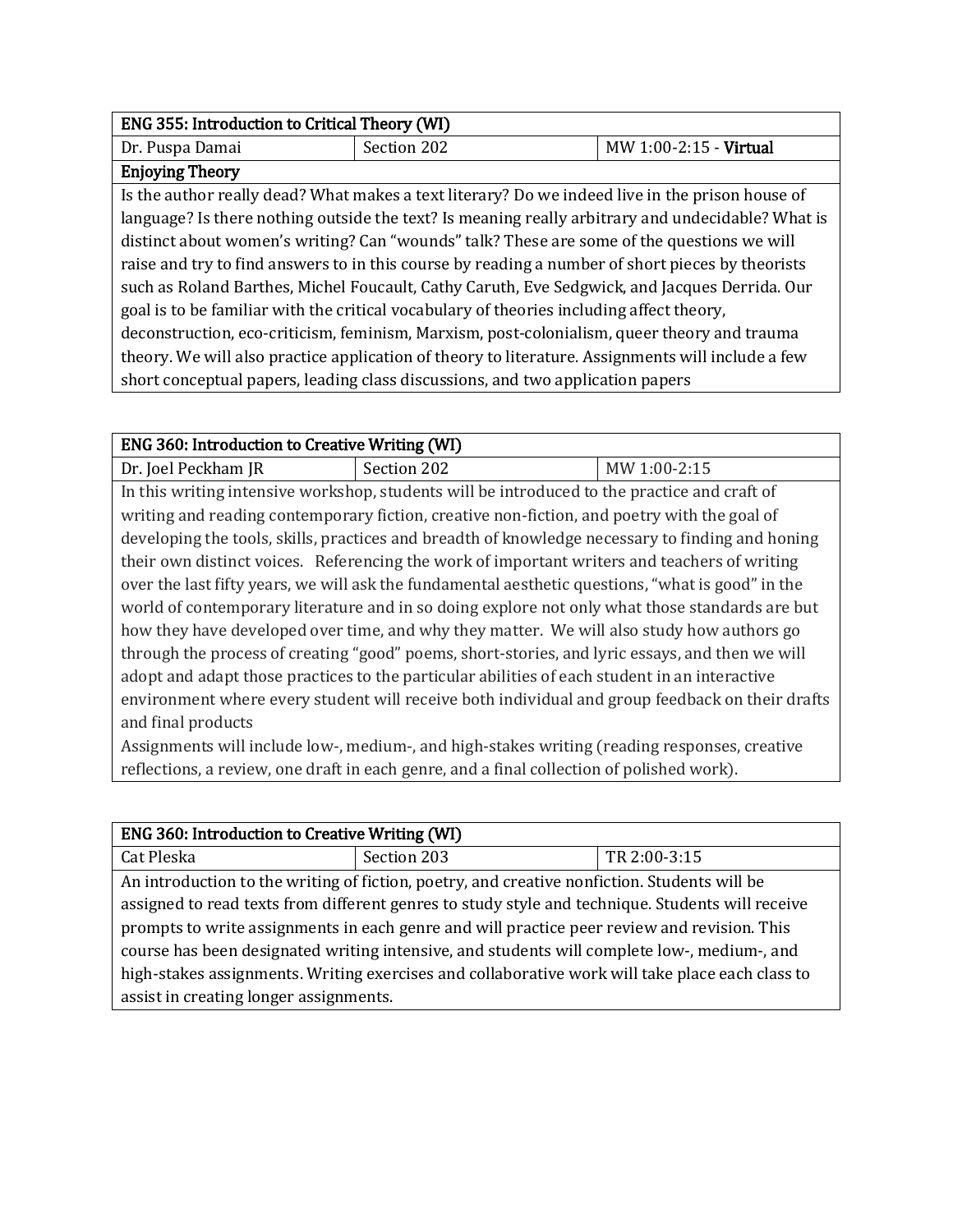# ENG 360: Introduction to Creative Writing (WI)<br>Dr. Forrest Roth Section 204

Dr. Forrest Roth Section 204 | Online

Creative Writing has long been one of the finest, most satisfying ways for all writers to explore their world and share their unique vision of it to a particular audience, the first tricky part being how to get started down the path. As an introductory workshop to help you begin learning about and developing your skills, this course will allow you to engage the conventions of different genres while, at the same time, formulating your own ideas about how to work with or against those conventions to fulfill your aesthetic vision on the page. Towards that end, in addition to reading various creative and critical works by other authors, you will develop workshop drafts to be shared with the class on-line by doing smaller exercises in the forms we will pursue, eventually accomplishing a full digital portfolio containing your own poetry, fiction and nonfiction.

| <b>ENG 377: Creative Writing: Poetry (WI)</b>                                                     |                                                                                                      |                |
|---------------------------------------------------------------------------------------------------|------------------------------------------------------------------------------------------------------|----------------|
| Dr. Joel Peckham JR                                                                               | Section 201                                                                                          | TR 11:00-12:15 |
|                                                                                                   | According to the Marshall University undergraduate catalog, ENG 377 provides "practice in            |                |
|                                                                                                   | writing poetry." But successful practice in writing also requires active reading, regular            |                |
|                                                                                                   | engagement (with both primary and secondary course texts, as well as with the work of our            |                |
|                                                                                                   | peers), and of course writing and re-writing poems. In this course, we will do all of this and more. |                |
|                                                                                                   | What I hope to do in this class is to avoid getting bogged down in schools and modes of poetry       |                |
|                                                                                                   | (since a poem can be just about anything from a story to a prayer to a grocery list and there are    |                |
|                                                                                                   | many good ways of going about writing a poem) or on what poetry is and is not than on what the       |                |
|                                                                                                   | elements of good writing in any genre are and how and how writers employ those elements of           |                |
| craft in a poem. Along the way, we will explore skills and techniques that make poetry unique. To |                                                                                                      |                |
| organize the semester, we will be writing a concept-a-week. These concepts will include Family,   |                                                                                                      |                |
| Death and Birth, Sex and Sexuality, The Shadow and the Spirit, Witnessing and Politics, Place and |                                                                                                      |                |
| Environment, Love and Rage, Gender and the Body, Race and Class, and The Ecstatic. Please be      |                                                                                                      |                |
|                                                                                                   | aware that these concepts are deliberately broad and can easily blend into one another. They are     |                |
|                                                                                                   | not boxes to stuff your poems into but ideas to extrapolate out of freely, with vigor and brio.      |                |
|                                                                                                   | Indulge your associative impulses. I also want to emphasize that this is not a class in poetic       |                |
|                                                                                                   | mastery but poetic practice and the emphasis here is on creating and experimenting with the          |                |
|                                                                                                   | many possibilities of expression that poetry offers us. Though each student poet will experience     |                |
|                                                                                                   | one workshop, emphasis for the class will be on the generation and creation of the materials for     |                |
|                                                                                                   | poetry and then the construction and refining of poems using those materials.                        |                |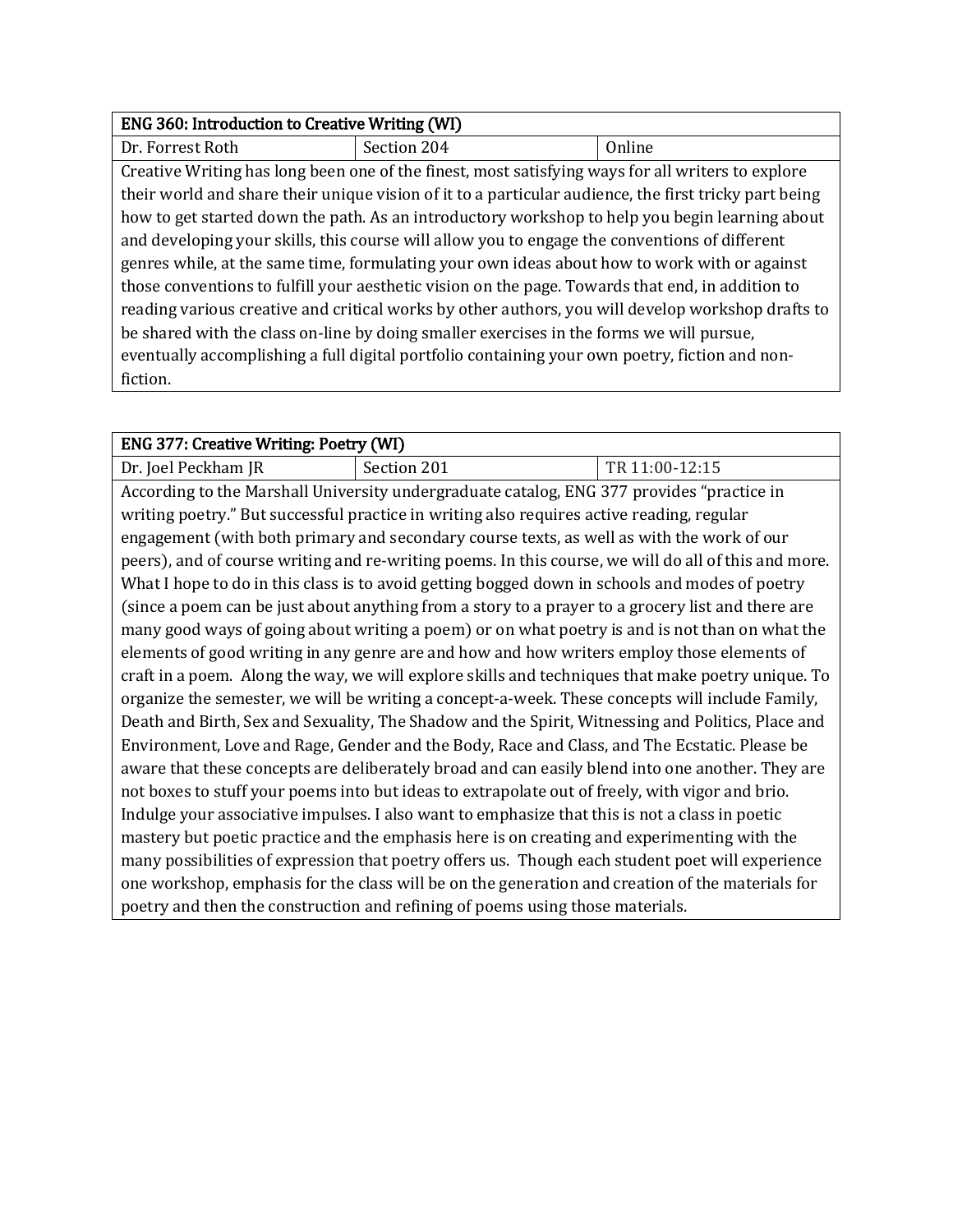| <b>ENG 379: Intermediate Creative Nonfiction</b>                                                   |                                                                                                    |              |
|----------------------------------------------------------------------------------------------------|----------------------------------------------------------------------------------------------------|--------------|
| Dr. Rachael Peckham                                                                                | Section 201                                                                                        | MW 4:00-5:15 |
|                                                                                                    | In this intermediate-level creative writing workshop, students will explore, both in their reading |              |
| and especially in their writing practice, the ways in which creative nonfiction purposefully       |                                                                                                    |              |
| borrows techniques and approaches from other genres in its representation of <i>real</i> people,   |                                                                                                    |              |
| places, things, and experiences. Students will compose a range of creative nonfiction texts,       |                                                                                                    |              |
| including several shorter exercises and two longer personal essays, one of which they will revise, |                                                                                                    |              |
| based on feedback they receive from their peers and professor. (PR: ENG 360 or permission of       |                                                                                                    |              |
| the instructor.)                                                                                   |                                                                                                    |              |

| ENG 423: American Literature 1865-1914 (WI, LIT)                                                |                                                                                                   |        |
|-------------------------------------------------------------------------------------------------|---------------------------------------------------------------------------------------------------|--------|
| Dr. Jim Riemer                                                                                  | Section 201                                                                                       | Online |
|                                                                                                 | The period from 1865 to 1914 was a time of immense political, economic, social and cultural       |        |
|                                                                                                 | change in the United States. In this class you will be studying the diverse literary responses to |        |
|                                                                                                 | those changes including how these texts illustrate and examine issues of gender and race,         |        |
| immigration and the immigrant experience, class conflict, American identity, war and empire. To |                                                                                                   |        |
| arrive at a complex and rich understanding of these issues, you will be reading a wide range of |                                                                                                   |        |
| texts. So alongside canonical texts by writers such as Mark Twain, Edith Wharton, Stephen       |                                                                                                   |        |
| Crane, Charles Chesnutt, and Sui Sin Far, you will be studying a diverse group of non-canonical |                                                                                                   |        |
| texts including several popular dime novels, reports by war correspondents during the Spanish-  |                                                                                                   |        |
|                                                                                                 | American war, as well as newspaper and magazine editorials and speeches from the period to        |        |
| contextualize your reading of the literary texts.                                               |                                                                                                   |        |

| ENG 427: Studies in Author or Genre (WI, LIT)                                                             |                                                                                                                  |              |
|-----------------------------------------------------------------------------------------------------------|------------------------------------------------------------------------------------------------------------------|--------------|
| John Young                                                                                                | Section 201                                                                                                      | TR 4:00-5:15 |
| Reading James Joyce's Ulysses                                                                             |                                                                                                                  |              |
|                                                                                                           | One hundred years ago, James Joyce's novel <i>Ulysses</i> was published (and banned soon thereafter              |              |
|                                                                                                           | in the U.S. and Ireland). Still widely considered one of the most important literary works of the                |              |
|                                                                                                           | 20 <sup>th</sup> century, <i>Ulysses</i> redefined the form and scope of the novel, reshaping the direction that |              |
|                                                                                                           | literary fiction would take for the next several decades. This class will serve as an introduction to            |              |
|                                                                                                           | this long (732 pages in its original edition; the book takes place over the course of one day, so                |              |
| Joyce arranged for the midpoint of the day to occur on pg. 366, the midpoint of the book).                |                                                                                                                  |              |
| Reading <i>Ulysses</i> is very well suited to a classroom environment, as students can work through       |                                                                                                                  |              |
| the text collaboratively and have enough time over the course of a semester to make their way             |                                                                                                                  |              |
| through the narrative at a comfortable pace. We will also discuss Joyce and <i>Ulysses</i> in the context |                                                                                                                  |              |
| of the modernist era of the 1920s, i.e. in relation to such topics as Cubist art, the impact of World     |                                                                                                                  |              |
| War I, the "woman question" (as it was then known, with women finally earning the right to vote           |                                                                                                                  |              |
|                                                                                                           | at this time), the beginning of the end of the British empire, partial independence for Ireland, and             |              |
| the effects of Freudian views of the subconscious. After reading Joyce's short story "The Dead,"          |                                                                                                                  |              |
|                                                                                                           | we will spend the rest of the semester on <i>Ulysses</i> . Requirements will include brief (1 pg.)               |              |
|                                                                                                           | responses, a longer research project (7-10 pp. or the equivalent), and an in-class presentation.                 |              |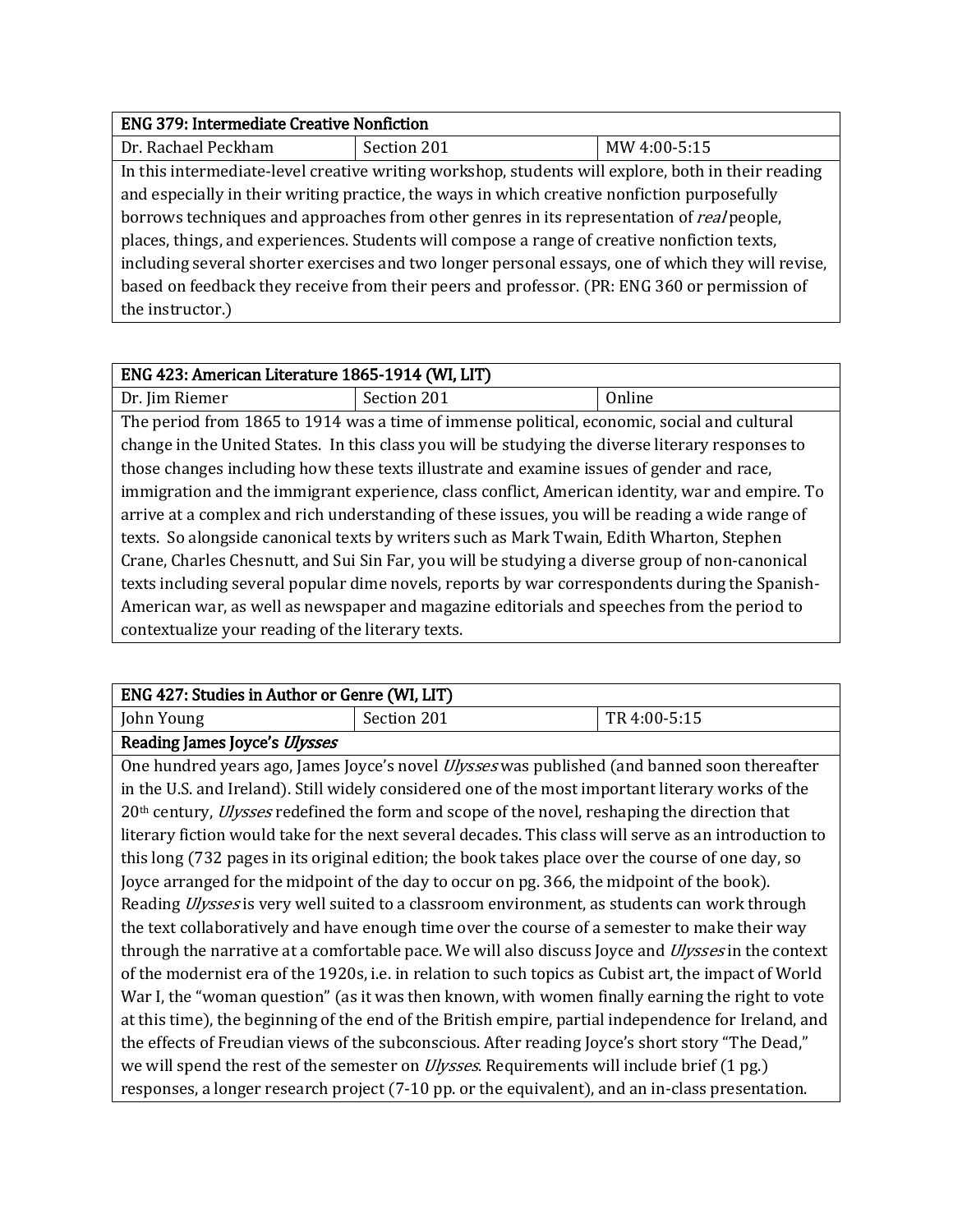| ENG 430: Young Adult Literature (WI, LIT, MC)                                                            |                                                                                                     |                          |
|----------------------------------------------------------------------------------------------------------|-----------------------------------------------------------------------------------------------------|--------------------------|
| Dr. Megan Marshall                                                                                       | Section 201                                                                                         | TR 11:00-12:15 - Virtual |
|                                                                                                          | This course examines literature written for adolescents and young adults, specifically, texts that  |                          |
|                                                                                                          | address coming of age and the formation of identity. Over the semester, students will familiarize   |                          |
|                                                                                                          | themselves with the ever-expanding body of work written for, and marketed to, middle grade          |                          |
| and adolescent readers, with an emphasis on a range of texts and genres (and subgenres) that             |                                                                                                     |                          |
| focus on diversity across cultures and experiences relating to gender, class, sexual and cultural        |                                                                                                     |                          |
| identity, cultural diversity, race, and dis/ability. Students will share responsibility for facilitating |                                                                                                     |                          |
|                                                                                                          | discussion of whole class texts and read independently across a specific genre or theme. As this is |                          |
|                                                                                                          | a required course for all English Education majors, students will also focus on a variety of        |                          |
|                                                                                                          | critical/theoretical approaches to reading appropriate for pedagogical application in the           |                          |
| secondary ELA classrooms.                                                                                |                                                                                                     |                          |

| ENG 432: Contemporary Literature (WI, LIT)                                                                      |                                                                                                  |              |
|-----------------------------------------------------------------------------------------------------------------|--------------------------------------------------------------------------------------------------|--------------|
| Dr. Forrest Roth                                                                                                | Section 201                                                                                      | MW 1:00-2:15 |
| <b>African-American Deconstructions</b>                                                                         |                                                                                                  |              |
|                                                                                                                 | This section of English 432 is a survey course of contemporary African-American texts which rely |              |
|                                                                                                                 | on a Deconstructive impulse in their literary expressions either through thematic                |              |
| representations, stylistic incursions, or structural innovations. Eschewing the traditions of white             |                                                                                                  |              |
| America and Europe, these texts we will read and write about seek to actively dismantle beliefs                 |                                                                                                  |              |
| and conjectures from those perspectives regarding current African-American life, whether they                   |                                                                                                  |              |
| be social, cultural, historical, et al. Ishmael Reed's <i>Mumbo Jumbo</i> , Percival Everett's <i>Erasure</i> , |                                                                                                  |              |
| Claudia Rankine's <i>Citizen</i> , Colson Whitehead's <i>The Intuitionist</i> and others will be on our agenda, |                                                                                                  |              |
|                                                                                                                 | along with shorter works by recent newcomers such as Hanif Abdurraqib and Raven Leilani. A       |              |
|                                                                                                                 | midterm essay and a final essay with research and presentation will be the two major             |              |
|                                                                                                                 | assignments for the course, in addition to regular discussion posts at Blackboard.               |              |

# ENG 436: Medieval English Literature (WI, LIT)

֦

| Gwenyth E. Hood                                  | Section 201 | Online |
|--------------------------------------------------|-------------|--------|
| The Dark Ages, Heavenly Light, and Courtly Love. |             |        |

Beowulf, along with the Old Norse Volsung Saga, open a window into the Dark Ages, where, within a fragile civilization, heroic warriors struggle for elusive glory, while glorious ladies sometimes rule with them and sometimes survive long years to mourn their deaths. Next, the "Dream of the Rood" and other Old English lyrics suggest the transition to somewhat more stable culture informed by Christianity, which has taken root it the British Isles. Also, Geoffrey of Monmouth's somewhat fictionalized *History of the Kings of Britain*, written in Latin but a source for several later well-known English poems and plays, sets England's past within the greater pattern of world history. Monmouth provides a transition to the Middle English works of the anonymous Gawain/ Pearl poet, to William Langland's allegorical Piers Plowman, and to Geoffrey Chaucer's courtly Troilus and Criseyde. These works explore chivalrous, religious and political themes with some intensity and psychological depth. Finally, we reach Early Modern English, with Thomas Malory's Le Morte D'Arthur, in which all the accomplishments of the civilization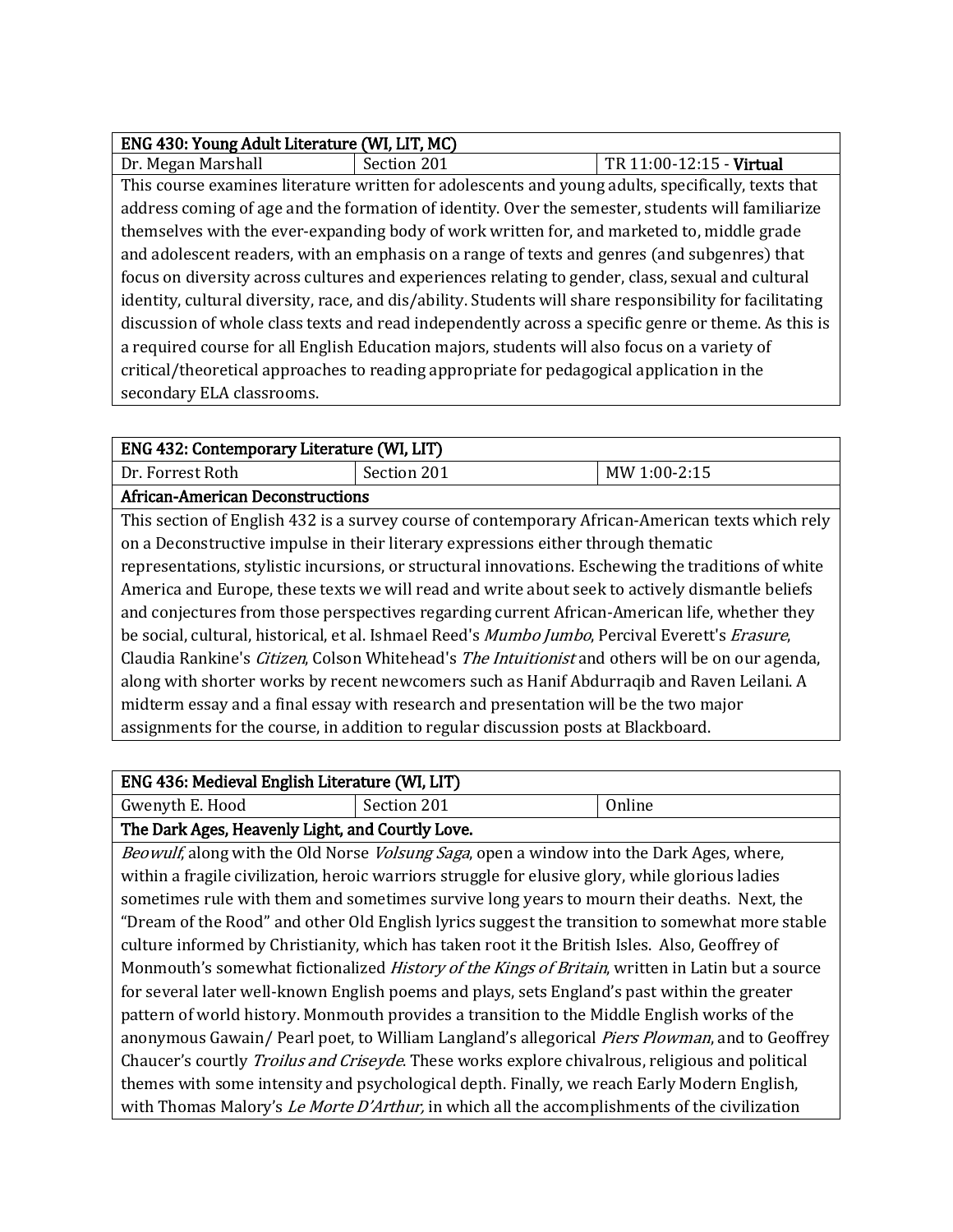which came before are tottering on the verge of destruction, yet seem destined for rebirth. Malory's work is the only one we will read in the original language (rather than in a modern English translation). In this Writing Intensive (WI) class, there will be weekly on-line journals and discussions, and weekly prompts to respond to readings and practice formal documentation. Of the three formal essays, the first two will involve analysis of literary works, while for the third, students can choose between a creative work and another short analytical essay. Students will have the opportunity to revise a previously graded essay or prompt for the Final Project/ Exam.

## ENG 445: Screenwriting (WI, LIT, Affordable Education Materials)

| Ian Nolte                                                                                   | Section 201 | MW 2:30-3:45 |
|---------------------------------------------------------------------------------------------|-------------|--------------|
| In this course we will write screenplays for short films. The bully of the semester will be |             |              |

In this course, we will write screenplays for short films. The bulk of the semester will be dedicated to writing three original short film screenplays and taking those stories through the workshop process. We will also study professional screenplay formatting and how to tailor storytelling for the screen. We will study published screenplays and the completed films to understand the connections between screenwriting and film production. We will write screenplay exercises that focus on dialogue and visual storytelling to help us practice screenplay storytelling technique. We will explore the challenges and benefits of writing for zero-budget or student productions. We will also explore film festivals and screenwriting contests as a venue for our screenplays and method of networking with other filmmakers.

### ENG 447: British Romantic Poets (WI, LIT)

j

j

| Dr. Jill M. Treftz                                                                              | Section 201                                                                                        | TR 12:30-1:45 |
|-------------------------------------------------------------------------------------------------|----------------------------------------------------------------------------------------------------|---------------|
|                                                                                                 | Bears. Bisexuality. Incest. Exile. Revolution. (And that's just the life of Lord Byron!)           |               |
|                                                                                                 | Study the poets and poetry who make the Victorians and the Modernists look well-adjusted. If       |               |
|                                                                                                 | you like biting satire, furious social commentary, or intense meditations on nature (sometimes all |               |
| in the same poem!), then this is the class for you. This class will read the works of major and |                                                                                                    |               |
| minor British poets of the late eighteenth and early nineteenth centuries—including             |                                                                                                    |               |
|                                                                                                 | Wordsworth, Coleridge, Charlotte Smith, Anna Laetitia Barbauld, Felicia Hemans, William Blake,     |               |
|                                                                                                 | John Keats, and more. This is a discussion-based class with an emphasis on the historical, social, |               |
| and biographical context of the poetry we will read.                                            |                                                                                                    |               |

## l, ENG 467: Visual Rhetoric (WI) Dr. Roxanne Aftanas Section 201 | Online This course will look at various definitions of rhetoric and what visual rhetoric is. We'll read some pretty fancy theory about what visual rhetoric is and does, then we'll work to apply that theory in practical ways. Most importantly, we'll value the process of learning by using laborbased grading. That means the LABOR of learning will be used to determine your assignment and course grade allowing you to explore a new subject area without the burden of your grades weighing you down. You'll have choices about which assignments you complete so that you can learn in the way that works best for you, and you'll be able to revise all assignments.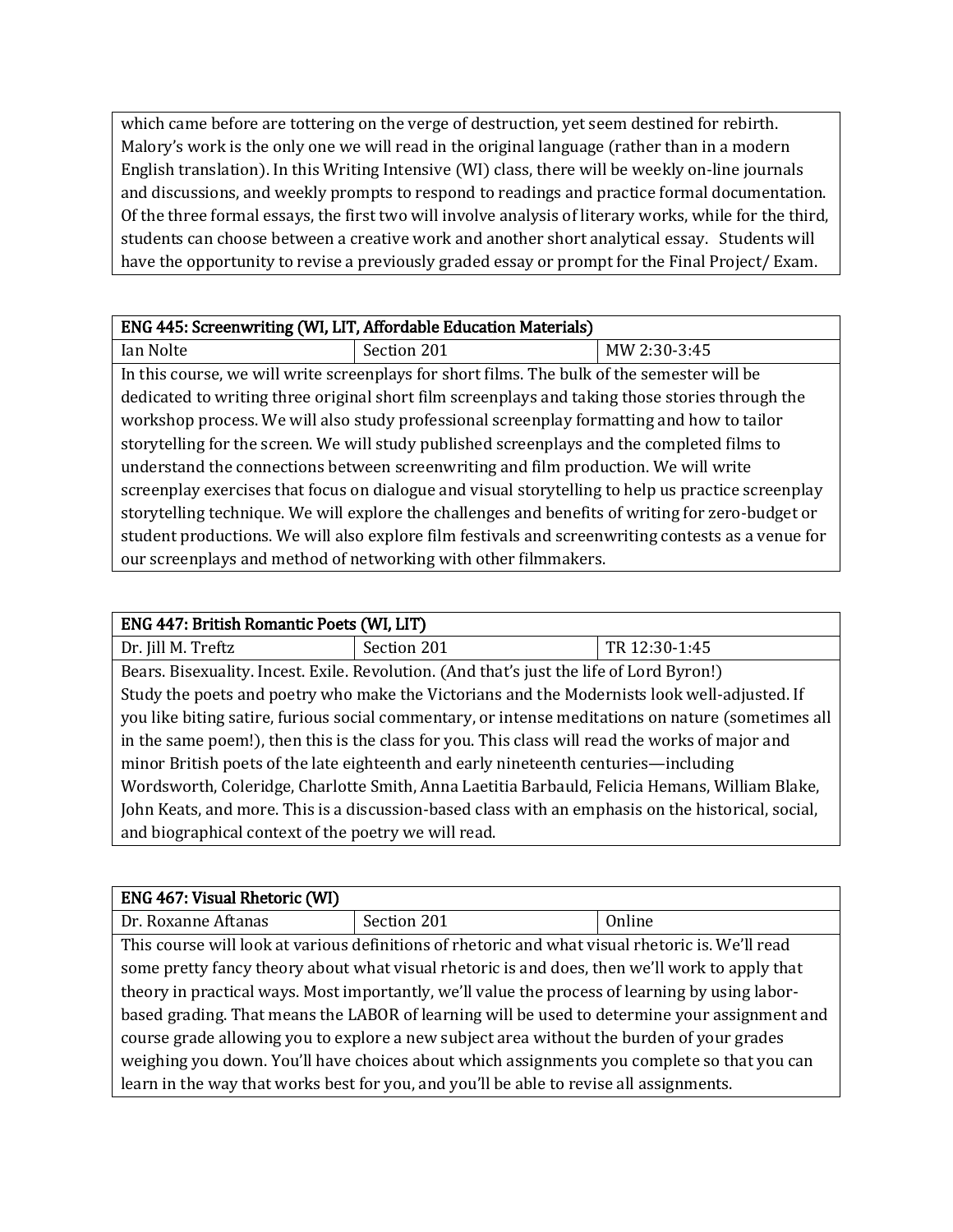| ENG 470: Form & Theory (WI)                                                                                                                                                                                                                                                                                                                                                                                                                                                                                                                                                              |             |                       |  |  |
|------------------------------------------------------------------------------------------------------------------------------------------------------------------------------------------------------------------------------------------------------------------------------------------------------------------------------------------------------------------------------------------------------------------------------------------------------------------------------------------------------------------------------------------------------------------------------------------|-------------|-----------------------|--|--|
| Prof. Lawrence                                                                                                                                                                                                                                                                                                                                                                                                                                                                                                                                                                           | Section 201 | TR 11-12:15 - Virtual |  |  |
| Formina Piano<br>In 1958, Gregory Corso wrote<br>$e$ "Bomb" in the shape of a<br>mushroom cloud-squeezin-<br>$\downarrow$ g the atomic apocalypse int<br>lo a concrete poem little di<br>ferent from a child's poen<br>$\mu$ about flowers in the sha-<br>$\mu$ pe of a daisy. He also p-<br>$\int_0^{\infty} u t \, j a z$ to it and tolling /<br>bells. This class will $\epsilon$<br>$\left  \frac{Xa_{\text{min}}}{X} \right $ experimental<br>forms, we will surpr-<br>se ourselves with $m$<br>usic and imagery. T<br>hink: the Beats, pr-<br>e-language, gestur<br>u <sub>s</sub> |             |                       |  |  |

| <b>ENG 492: Fiction Workshop</b>                                                                        |             |               |  |  |  |
|---------------------------------------------------------------------------------------------------------|-------------|---------------|--|--|--|
| Prof. Daniel O'Malley                                                                                   | Section 201 | TR 9:30-10:45 |  |  |  |
| This is an advanced course in fiction writing. Students are expected to have some familiarity with      |             |               |  |  |  |
| basic creative writing concepts (PR: ENG 378: Intermediate Fiction Writing), and we will expand         |             |               |  |  |  |
| on that familiarity. Daily activities will balance discussion of published work in a variety of styles, |             |               |  |  |  |
| along with writing exercises and workshops. Students will complete multiple writing projects,           |             |               |  |  |  |
| both critical and creative, including two complete short stories, an analytical essay, and a revision   |             |               |  |  |  |
| portfolio.                                                                                              |             |               |  |  |  |

### ENG 493: Advanced Creative Nonfiction

j

| Dr. Rachael Peckham                                                                        | Section 201 | MW 2:30-3:45 |  |  |
|--------------------------------------------------------------------------------------------|-------------|--------------|--|--|
| In this advance-level creative writing workshop students will review the history movements |             |              |  |  |

In this advance-level creative writing workshop, students will review the history, movements and trends, and many strategies of creative nonfiction, as well as learn to enter the conversation about the genre's challenging ethical and aesthetic concerns—all in preparation for their own practice in the genre. To that end, students will compose a range of creative nonfiction texts, including several shorter exercises and two longer personal essays, one of which they will revise, based on feedback they receive from their peers and professor. (PR: ENG 379 or permission of the instructor.)